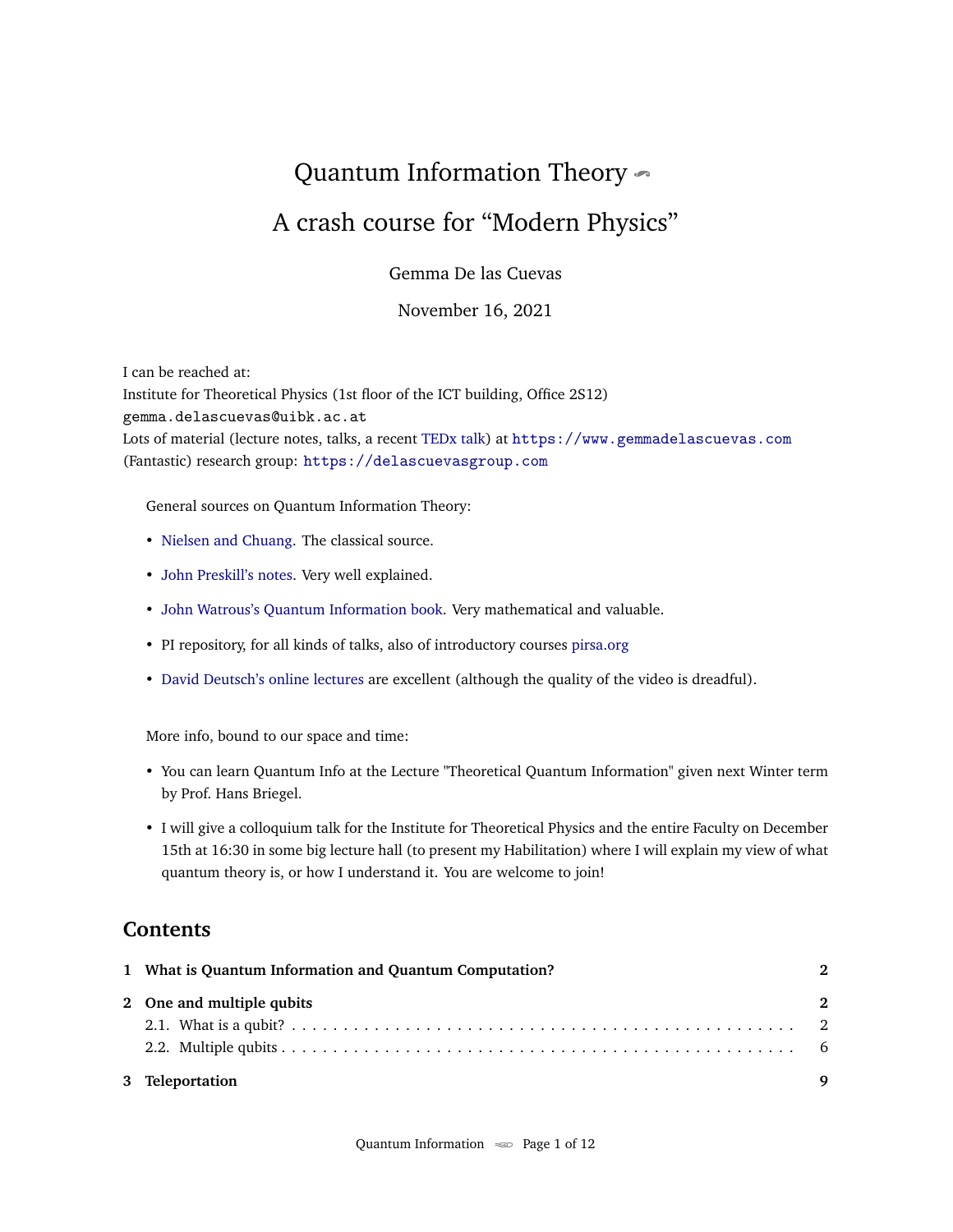#### <span id="page-1-0"></span>**1 What is Quantum Information and Quantum Computation?**

Quantum information theory and Quantum computation is the study of the *information processing tasks* that can be accomplished using quantum mechanical systems. Since classical physics is a special case of quantum physics, the general idea is that one can do *more things* (i.e. *new things*) with quantum resources than with classical ones. New things could mean genuinely new things (like teleportation, as we will see today), or it could means faster things (like solving problems faster; some examples below).

For example, in *quantum information theory*, quantum systems can show a very strong form of correlation called *entanglement*. This is a purely quantum phenomenon, which is stronger than anything that can be accomplished with classical systems. (This can be proven, and it has also been experimentally demonstrated that entanglement are not classical correlations in some hidden form). With entanglement one can do some surprising things, that is, some new protocols which are impossible classically. One example is *teleportation*, which we will see today. Another is *superdense coding*, which we will not see today.

In *quantum computation* the idea is that quantum algorithms will be able to solve tasks more rapidly than classical algorithms. The most famous example is the factoring algorithm, i.e. the algorithm that solves the factoring problem. The latter is defined as: given a number, find its factors. For example, given 21, the algorithm should return 3 and 7. The best known classical algorithms for factoring scale very badly with the system size, that is, their running time grows exponentially with the size of the input (i.e. how many digits the number to be factored has). Yet, there is a quantum algorithm, called *Shor's algorithm* (named after Peter Shor, who invented it in 1995) which runs only *polynomially* with the size of the input. Polynomially is much faster than exponentially, so if one could build a quantum computer that runs Shor's algorithm, one could solve factoring really fast. This is important because factoring is the basis of many encryption systems that are used nowadays, e.g. on the internet.

More generally, however, it is unclear where precisely the power of quantum computation comes from. It is generally a subtle issue to prove that a quantum algorithm really performs better than a classical algorithm. Let's start by defining the main players of quantum information: a qubit and multiple qubits.

#### <span id="page-1-1"></span>**2 One and multiple qubits**

#### <span id="page-1-2"></span>**2.1. What is a qubit?**

- **The bit** is the fundamental concept of classical information and classical computation. It is the simplest non-trivial variable: a degree of freedom with 2 possible values, which are usually taken to be 0 or 1, or false and true. Variables with two possible values are called Boolean variables.
- **A degree of freedom in quantum physics: an observable**. In quantum physics the closest thing to a degree of freedom is called an observable, *O*. The labels of the variable correspond to the spectrum of *O*, i.e. the eigenvalues of *O*. Each label is a real number. (This is guaranteed by the fact that we will require observables *O* to be *Hermitian matrices*, i.e. *O* = *O* † ; as you know, Hermitian matrices have real eigenvalues). If an observable *O* is represented by an  $n \times n$  Hermitian matrix, then it can have at most *n* different eigenvalues. So it would describe a quantum variable with at most *n* different labels. This is a discrete and finite number of eigenvalues.
- **A qubit** is an abstraction of a physical system, each of whose non-trivial observables is Boolean, that is, an observable with 2 different eigenvalues. These observables can be of a very different physical nature (e.g. they could describe the polarization of a photon, or the energy level of the last electron of an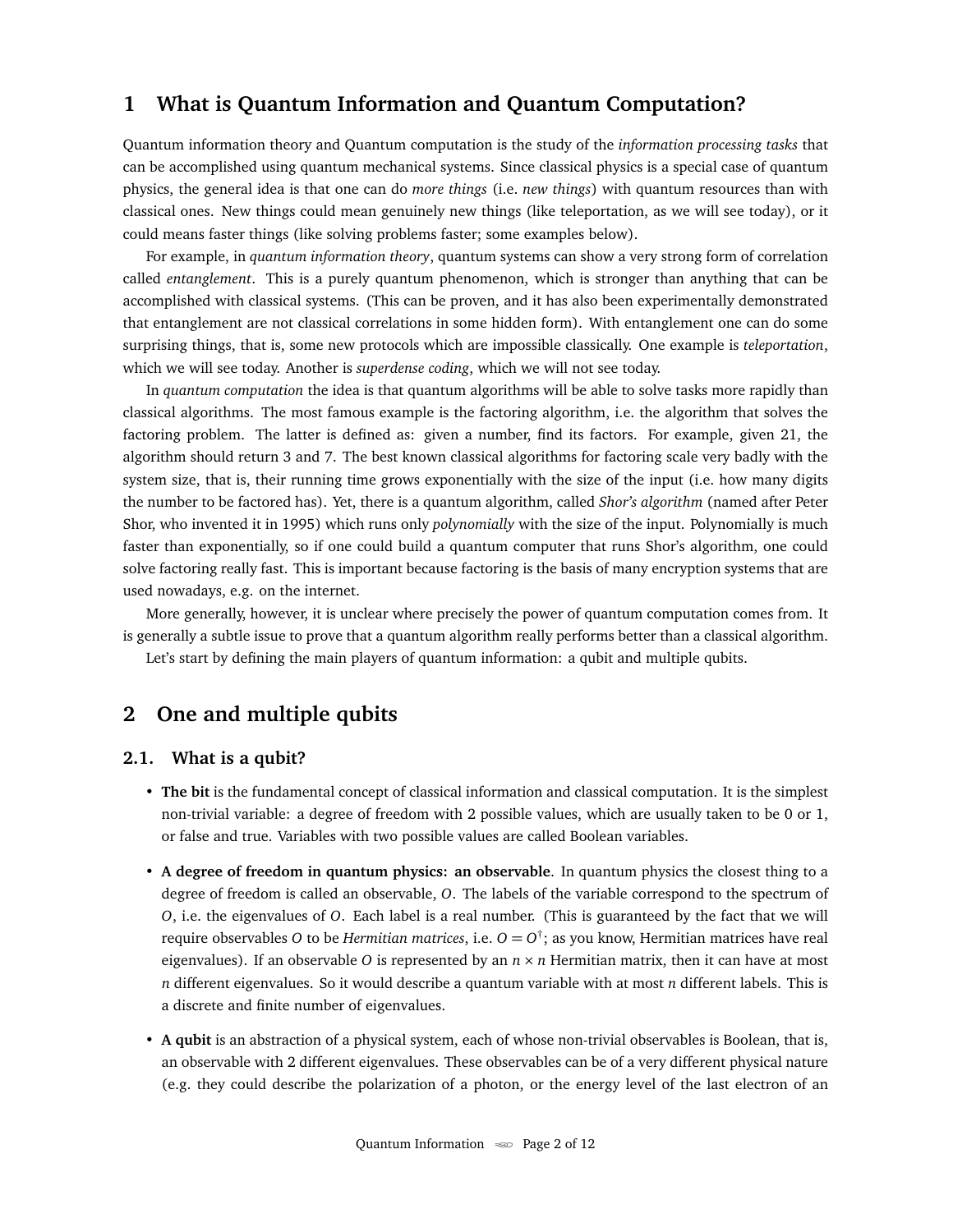atom; some examples below). Since the observable has 2 different eigenvalues, it must be represented by a Hermitian matrix of size at least  $2 \times 2$ . Every other Hermitian matrix of the same dimension also represents an observable of the system.

• **The state of the system** is the function that specifies the expectation value function of any given observable. Thus it is a function from observables to real numbers. $^1$  $^1$  Just as a classical bit has a state – either 0 or  $1 - a$  qubit also has a state.

The state of the system (for a pure state) is denoted in Dirac's notation by a so-called ket  $|\psi\rangle$ . For a qubit, it is given by a normalised vector in a two-dimensional complex vector space,  $\mathbb{C}^2.$  If our system is *d*-dimensional, i.e. it is a *qudit*, then  $|\psi\rangle \in \mathbb{C}^d$ . The important thing that this object does is to specifies the expectation value function for any observable:

$$
E_{\psi}: \mathcal{M}_d \longrightarrow \mathbb{R} \tag{1}
$$

$$
O \quad \rightarrow \quad \text{tr}(|\psi\rangle\langle\psi|O) = \langle\psi|O|\psi\rangle \tag{2}
$$

where  $\mathscr{M}_d$  is the set of complex matrices of size  $d \times d$ . Here  $\langle \psi |$  is the *dual state* of  $|\psi \rangle$  (called a bra, so that together they form a bra(c)ket,  $\langle \psi | \psi \rangle$ .) If  $| \psi \rangle$  is expressed in an orthonormal basis (see below),  $|\psi\rangle = \sum_j c_j |j\rangle$ , where  $c_j$  are complex numbers, then  $\langle \psi | = \sum_j \bar{c}_j \langle j |$ , where  $\bar{c}_j$  is the complex conjugate of *c<sup>j</sup>* .

Note that by construction 'the expectation value function' *E<sup>ψ</sup>* is positive, i.e. it maps positive semidefinite matrices to positive numbers, i.e.  $E_{\psi}(M) \geq 0$  if *M* is positive semidefinite. A matrix *M* is positive semidefinite if it is Hermitian and has nonnegative eigenvalues. Positive semidefinite matrices of size  $d \times d$  form a cone in  $\mathcal{M}_d$ .

Additionally, we have a normalisation condition, namely  $E_{\psi}(I) = 1$  where I is the identity matrix of size  $d \times d$ .

Both the positivity condition and the normalisation condition stem from the wish of having well-defined probabilities (i.e. nonnegative numbers that sum to 1). The probabilities will thus be as usual (i.e. as in the classical case) but the mathematical objects that give rise to them (i.e. the wavefunction  $\psi$  and the projectors, see below) will be different than the classical ones.

For qubits, we often use a basis of the vector space  $\mathbb{C}^2$  called the *computational basis*, denoted  $|0\rangle, |1\rangle$ . This is an orthonormal basis, i.e.  $\langle i|j\rangle = \delta_{i,j}$ . A wavefunction, or state of the system, is mathematically an element in this vector space:

$$
|\psi\rangle = \alpha|0\rangle + \beta|1\rangle \quad \text{where } \alpha, \beta \in \mathbb{C} \text{ such that } |\alpha|^2 + |\beta|^2 = 1. \tag{3}
$$

• **Measurements**. We can examine a bit to determine whether it is in the state 0 or 1. Computers do this all the time when they retrieve the contents of their memory. Rather remarkably, we cannot examine a qubit to determine its quantum state, that is, the values of  $\alpha$  and  $\beta$ . Instead, quantum mechanics tells us that we can only acquire much more restricted information about the quantum state.

Namely, consider the observable  $\sigma_z$ , whose eigenstates are precisely denoted  $|0\rangle,|1\rangle$  and whose associated eigenvalues are  $+1, -1$ . That is,

<span id="page-2-0"></span>
$$
\sigma_z = |0\rangle\langle 0| - |1\rangle\langle 1|.\tag{4}
$$

<sup>&</sup>lt;sup>1</sup>Note that I am defining the state of the system *mathematically*. The physical interpretation of the state of the system (or wavefunction)  $\psi$  is much debated, and I am personally very unclear about it.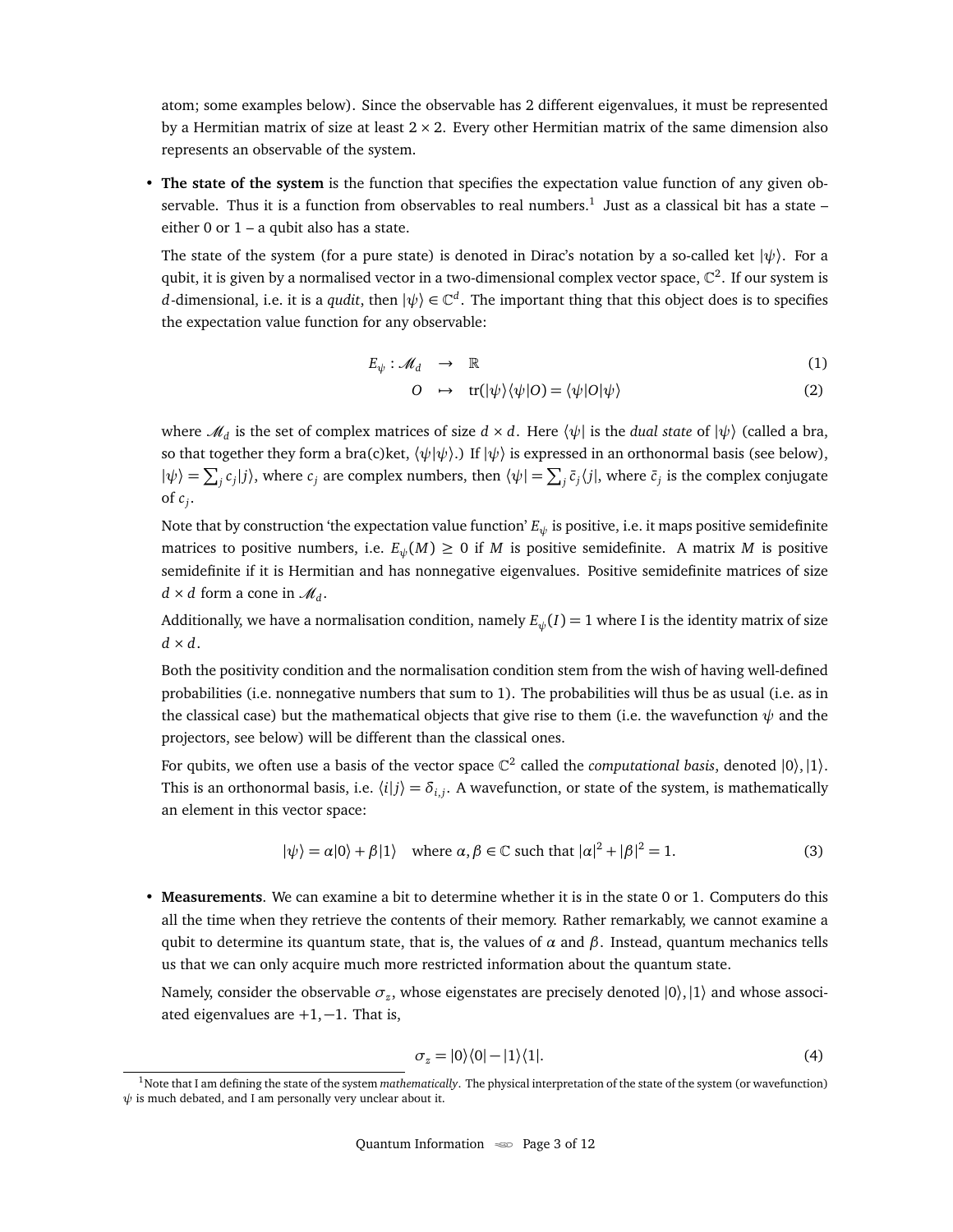Then, using **Born's rule**, if the state of the system is  $|\psi\rangle$  and we measure  $\sigma_z$ , the *probability* to obtain +1 is given by

$$
\langle \psi | 0 \rangle \langle 0 | \psi \rangle = |\alpha|^2 \tag{5}
$$

and the probability to obtain −1 is

<span id="page-3-0"></span>
$$
\langle \psi | 1 \rangle \langle 1 | \psi \rangle = |\beta|^2 \tag{6}
$$

Therefore  $|a|^2 + |\beta|^2$  needs to be 1. Therefore, mathematically, the state of a qubit  $|\psi\rangle$  is a **unit vector in a 2-dimensional space**. [2](#page-0-0)

This can also be seen as follows. 'Doing nothing' must correspond to measuring the 'trivial observable', namely the identity. For a qubit, this is the identity matrix of size 2 × 2. For a *qudit* (a *d*-dimensional version of the qubit), this is the identity matrix of size  $d \times d$ . The identity is a trivial observable because it only has one non-degenerate eigenvalue. According to Born's rule, the probability to obtain the result 1 (i.e. the eigenvalue associated to any eigenvector of *I*) is given by  $\langle \psi | I | \psi \rangle = 1$  which for a qubit in state  $|\psi\rangle = \alpha|0\rangle + \beta|1\rangle$  yields precisely the normalization condition  $|\alpha|^2 + |\beta|^2 = 1$ .

When a system is measured, the state **collapses** to the the eigenstate whose eigenvalue has been obtained. In the example above, where we measured the observable  $\sigma_z$  of a qubit, if we obtain +1 then the resulting state is  $|0\rangle\langle 0|$  and if we obtain  $-1$  the resulting state is  $|1\rangle\langle 1|$ .

Physically this collapse is not well-understood. Some say that there is a branching into different universes (this is the Everettian or multiverse interpretation of quantum mechanics). Others say that this is not a problem (e.g. the Copenhagen view). Others say that measurement outcomes are not objective, but private experiences of the subject doing the measurement (this is Quantum Bayesianism, or QBism). I personally do not understand what happens, physically, during the collapse of the wavefunction.

The most important computational rule is the following:

#### **Box 1: Key rule**

If the system is in state  $|\psi\rangle$ , and you measure an observable *O* with spectral decomposition

$$
O=\sum_j \lambda_j M_j
$$

(where  $\lambda_j$  are real eigenvalues and  $M_j$  are orthogonal projectors), the probability to obtain result labeled by *j* is

$$
p_j = \langle \psi | M_j | \psi \rangle.
$$

The expectation value of observable *O* in state  $|\psi\rangle$  is given by

$$
E_{\psi} = \langle \psi | O | \psi \rangle = \sum_{j} \lambda_{j} p_{j}.
$$

If eigenvalue  $\lambda_j$  is not degenerate, so that  $M_j$  is rank-1 projector, then it can be written as  $M_j = |\phi_j\rangle\langle\phi_j|$ . If  $\lambda_j$  is, e.g., two-fold degenerate, then  $M_j$  is a rank-2 projector, i.e. it can be written as  $M_j = |\phi_{j,1}\rangle \langle \phi_{j,1}| +$ 

<sup>&</sup>lt;sup>2</sup>To be more precise, we also do not care about an overall phase of this vector. That is,  $|\psi\rangle$  and  $e^{i\varphi}|\psi\rangle$  give rise to the same outcome probabilities for all observables. For this reason, |*ψ*〉 is sometimes called a *ray* in a vector space.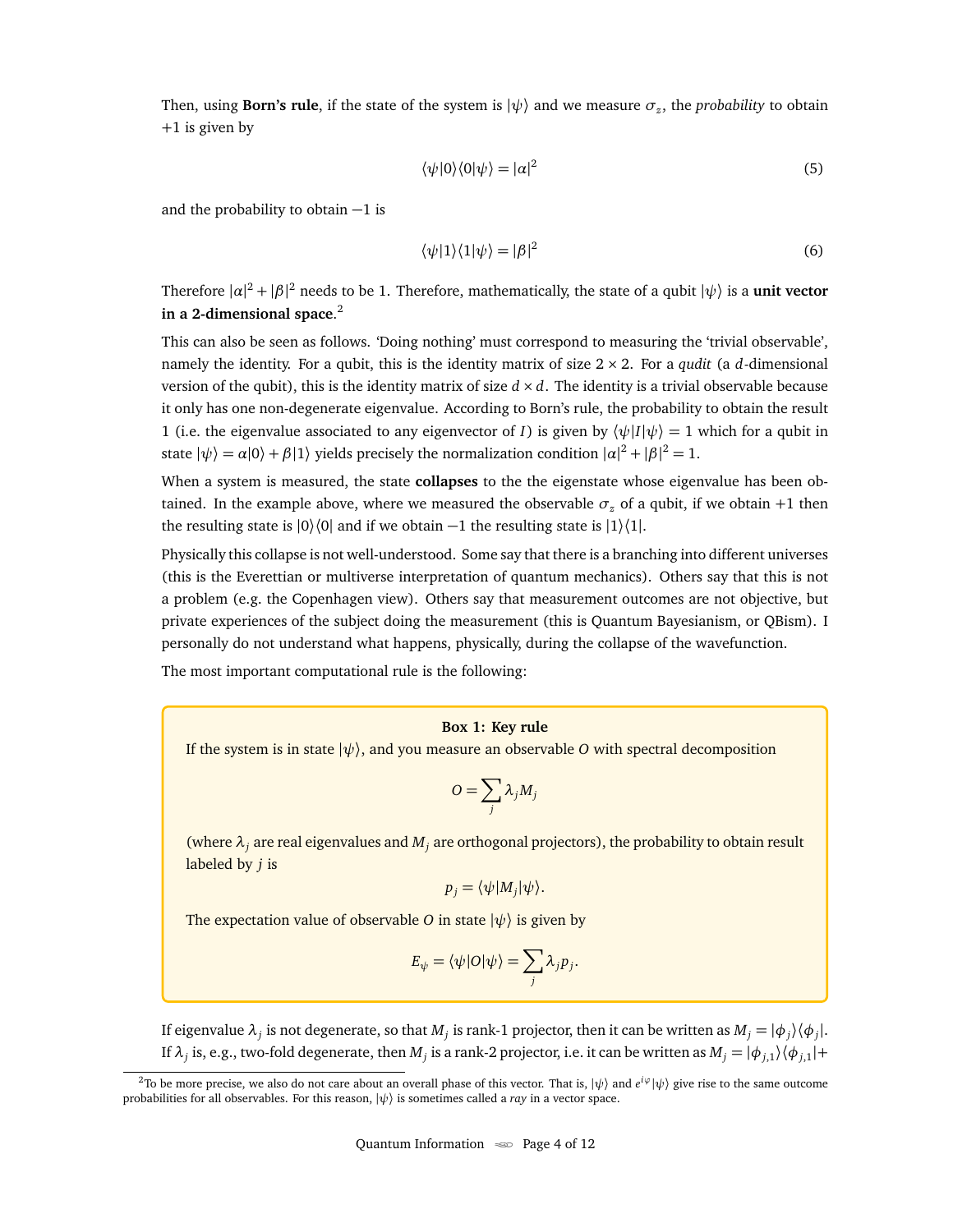<span id="page-4-0"></span> $|\phi_{j,2}\rangle\langle\phi_{j,2}|$ , where  $|\phi_{j,i}\rangle$  are orthonormal.



Figure 1: On the left hand there is quantum physics, i.e. what we observe, which are events and their relative frequencies. On the right hand side there is the *theory* of quantum physics, including the description of quantum systems with non-commutative spaces, the composition rule given by the tensor product, positivity structures (which interact in a very interesting way with the tensor product), complex numbers (which involve limits, which in my opinion are not physical), and probabilities (which involve the limit of infinitely many repetitions). The shadow of the theory of quantum physics (i.e. the left hand side) is very special, and different from the shadow of the theory of classical physics. Art by [Kumi Yamashita.](http://kumiyamashita.com)

Two more comments:

• There is a **fundamental tension** between the abstract state of the system (i.e.  $|\psi\rangle = \alpha|0\rangle + \beta|1\rangle$ ) and what we can observe, and hence the information that can be obtained (Fig. [1\)](#page-4-0). Namely, to find out *α*, *β* we would need infinitely many identical copies of  $|\psi\rangle$ , we would need to measure each copy in the computational basis, and we would collect statistics of the relative frequencies of obtaining the results 0 and 1. This way we could estimate the probabilities  $|\alpha|^2$  and  $|\beta|^2$  in the limit  $N \to \infty$  of infinitely many measurements. To find out  $\alpha$  and  $\beta$  (instead of |*α*| and | $\beta$ |) we would need to repeat the same process in another basis, e.g. in the  $\sigma_x$  basis (see Eq. [\(35\)](#page-9-0)). This is in agreement with the fact that there is in fact infinite information in  $\alpha, \beta \in \mathbb{C}$  (because the reals contain the irrationals, which generally require an infinite amount of information for the description of one of their numbers), but this cannot be accessed with any finite number of measurements.

In fact, **Holevo bound** dashes many hopes in this direction, as it puts an upper limit on how much information can be contained in a quantum system. Essentially it says that one qubit can contain at most one bit of information; more precisely, that *n* qubits can communicate at most *n* bits of decodable information.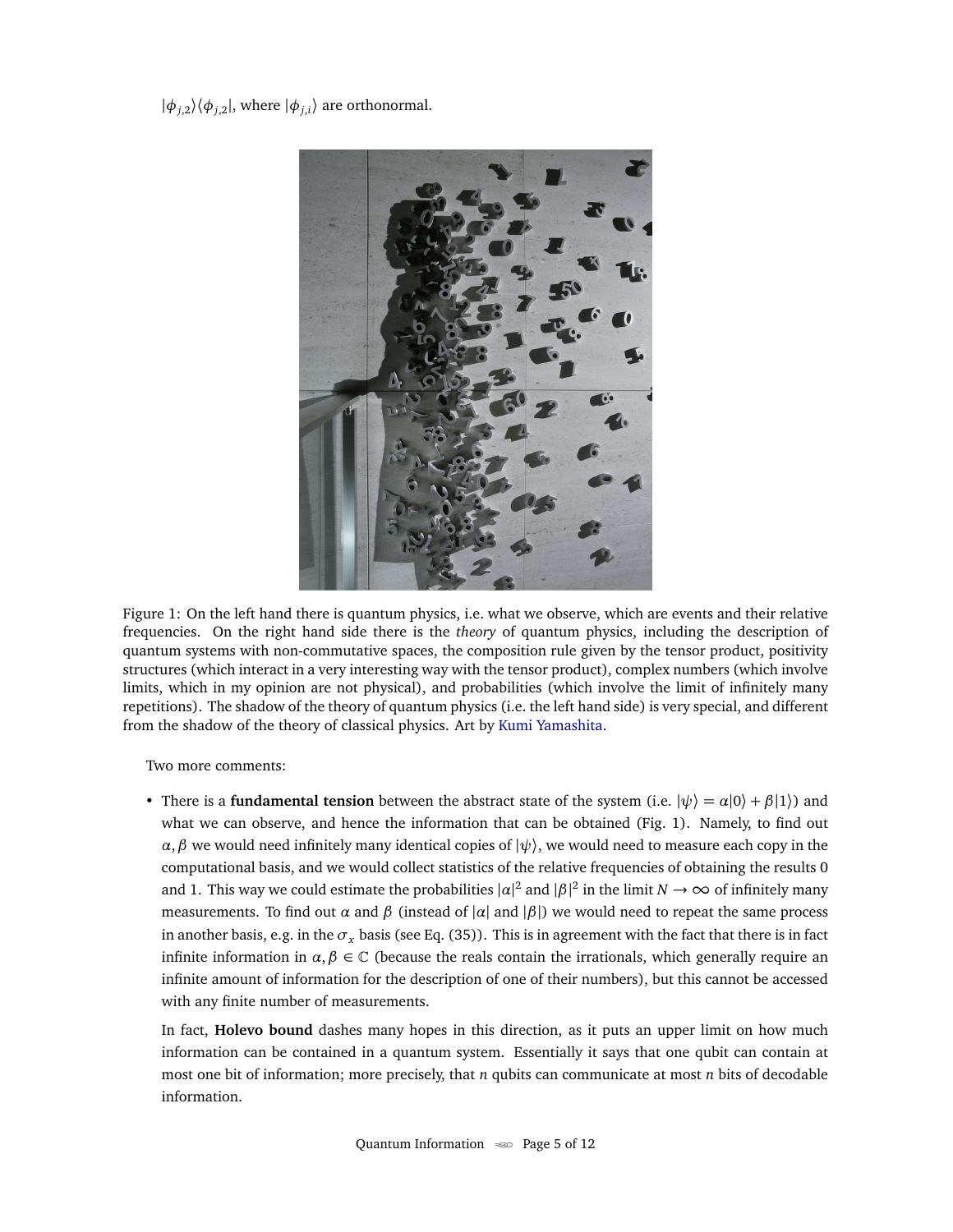- **Physical realisations of a qubit**. So far we have talked about the abstract mathematical description of the qubit, on which we will focus today. This abstract notion of a qubit can be realized on various physical systems. Some important physical realizations of a qubit are:
	- **–** as the two distinct polarization states of a photon
	- **–** as the alignment of a nuclear spin in a magnetic field (the "spin")
	- **–** as two states (e.g. ground and excited) of an electron orbiting an atom. E.g. the ground state would correspond to  $|0\rangle$  and the first excited state to  $|1\rangle$ .

#### <span id="page-5-0"></span>**2.2. Multiple qubits**

To establish a theory, it is equally important to specify

- (a) how to describe single entities (a qubit, see above), and
- (b) how to compose these entities to obtain multiple entities (next)

In order to describe composite systems, we will use the following **consistency rules**:

- (1) The whole system must admit a quantum mechanical description, i.e. the rules above (generalized to *d* level systems) must apply.
- (2) If we ignore part of the system, the remaining subsystem must obey the rules mentioned above.

We will now consider the state of two qubits, also denoted  $|\psi\rangle$ . We will apply the two consistency rules and will see that we can go pretty far.

(1) The two qubits must admit a quantum mechanical description. So imagine that we want to measure the observable  $\sigma_z$  (defined in Eq. [\(4\)](#page-2-0)) in the first qubit, and the observable  $\sigma_z$  in the second qubit simultaneously. That is, measure the overall observable  $\sigma_z \otimes \sigma_z$ , since the corresponding vector spaces are composed with a tensor product ⊗:

$$
\sigma_z \otimes \sigma_z = |00\rangle\langle 00| - |01\rangle\langle 01| - |10\rangle\langle 10| + |11\rangle\langle 11| = \begin{pmatrix} 1 & & & \\ & -1 & & \\ & & & -1 & \\ & & & & 1 \end{pmatrix} \tag{7}
$$

where  $|i j \rangle$  is shorthand for  $|i \rangle \otimes |j \rangle$ , and where the matrix elements are expressed in the basis  $|i j \rangle$ .

In order to compute the probabilities of measurement outcomes, we apply the key rule [\(Box 1\)](#page-3-0) to the two-qubit system. Observable *σ<sup>z</sup>* ⊗ *σ<sup>z</sup>* has two eigenvalues, +1 and −1, each of which is two-fold degenerate,

$$
\sigma_z \otimes \sigma_z = M_1 - M_2 \tag{8}
$$

where  $M_1 = |00\rangle\langle00| + |11\rangle\langle11|$  and  $M_2 = |01\rangle\langle01| + |10\rangle\langle10|$ . Now we need to express  $|\psi\rangle$  in an eigenbasis of  $O = \sigma_z \otimes \sigma_z$ :

<span id="page-5-1"></span>
$$
|\psi\rangle = \alpha_{00}|00\rangle + \alpha_{01}|01\rangle + \alpha_{10}|10\rangle + \alpha_{11}|11\rangle. \tag{9}
$$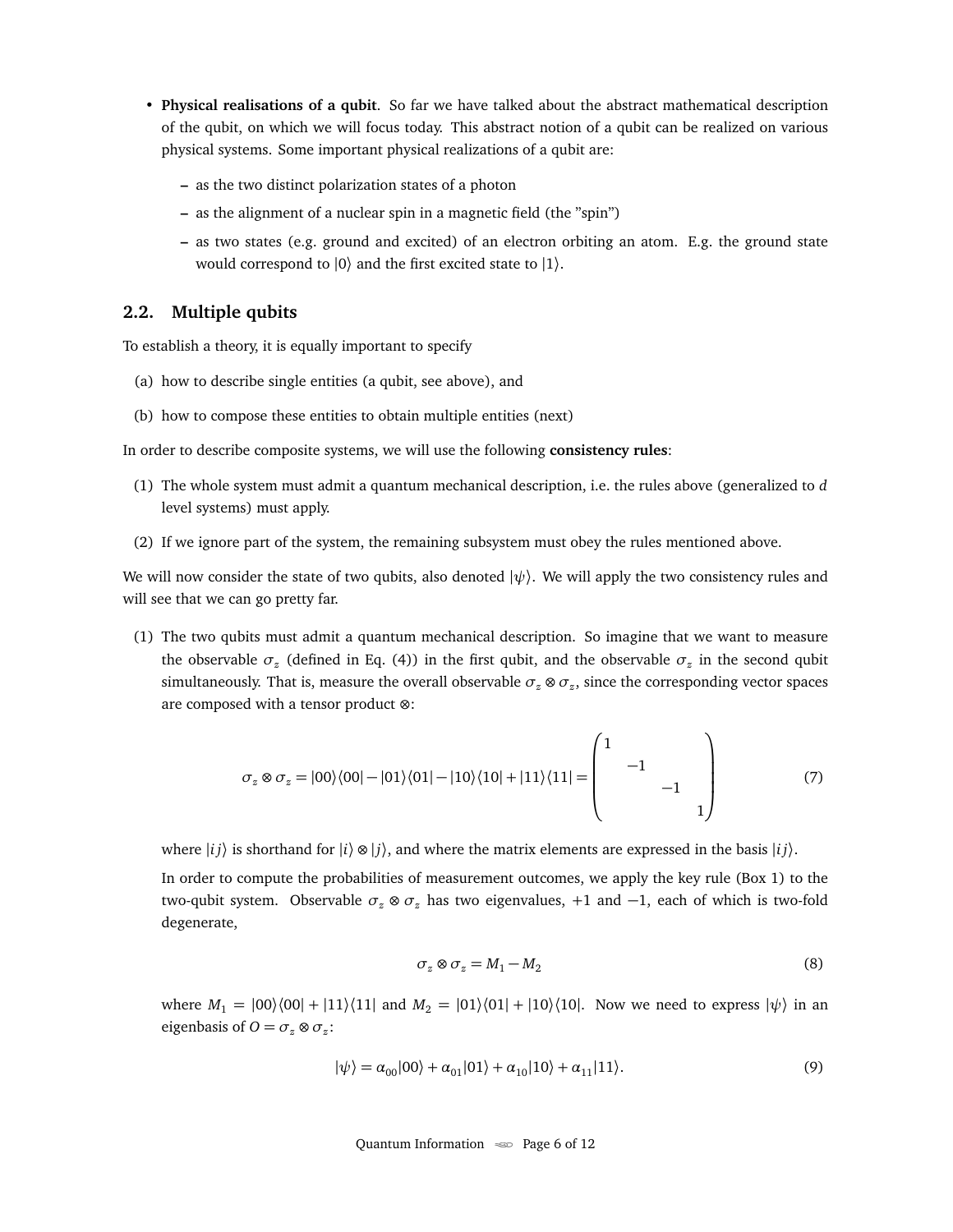According to the key rule, we will obtain either  $+1$  or  $-1$  out of this measurement, and the probability to obtain  $+1$  is given by

$$
\langle \psi | M_1 | \psi \rangle = | \alpha_{00} |^2 + | \alpha_{11} |^2 \tag{10}
$$

and the probability to obtain −1 by

$$
\langle \psi | M_2 | \psi \rangle = |\alpha_{01}|^2 + |\alpha_{10}|^2 \tag{11}
$$

(2) Now we **ignore the first qubit** and only measure the second qubit; say, we measure observable  $\sigma$ <sub>*z*</sub> in the second qubit. This is equivalent to measuring the observable *I* ⊗ *σ<sup>z</sup>* , where *I* is the identity observable, i.e. the trivial observable because it only has one eigenvalue:

$$
O = I \otimes \sigma_z = |00\rangle\langle00| + |10\rangle\langle10| - (|01\rangle\langle01| + |11\rangle\langle11|) = N_1 - N_2
$$
\n(12)

where  $N_1 = |00\rangle\langle00| + |10\rangle\langle10|$  and  $N_2 = |01\rangle\langle01| + |11\rangle\langle11|$ . This observable also has two eigenvalues, +1 and −1. Considering the state of [\(9\)](#page-5-1), the probability to obtain −1 is given by

$$
p_{-1} = \langle \psi | N_2 | \psi \rangle = |\alpha_{01}|^2 + |\alpha_{11}|^2 \tag{13}
$$

and similarly for the probability to obtain  $+1$ .

This is equivalent to first computing the state of the second qubit, denoted  $\rho_{B}$ , by applying the **partial trace over system A**, and then applying the key rule just to the second system. The partial trace mathematically represents the idea of "ignoring a system." Namely we first compute the state of the second qubit:

$$
\rho_B := \text{tr}_A(|\psi\rangle\langle\psi|) \tag{14}
$$

[The partial trace literally means the trace over part of the system. Namely one can think of the trace of a composite system as the trace of each of its subsystems, e.g. tr = tr<sub>A</sub>tr<sub>B</sub>. That is, tr(*P*) =  $\sum_{i,j} \langle i,j|P|i,j\rangle;$ the sum over *i* is the trace over subsystem A, and the sum over *j* the trace over subsystem B.] For the state of  $|\psi\rangle$  (Eq. [\(9\)](#page-5-1)) this gives

$$
\rho_B = \sum_{j,l} \left( \sum_i \alpha_{ij} \bar{\alpha}_{il} \right) |j\rangle\langle l| = \begin{pmatrix} |\alpha_{00}|^2 + |\alpha_{10}|^2 & \alpha_{00} \bar{\alpha}_{01} + \alpha_{10} \bar{\alpha}_{11} \\ \alpha_{01} \bar{\alpha}_{00} + \alpha_{11} \bar{\alpha}_{10} & |\alpha_{01}|^2 + |\alpha_{11}|^2 \end{pmatrix}
$$
(15)

We now measure *σ<sup>z</sup>* (Eq. [\(4\)](#page-2-0)) on this state. The probability to obtain result −1 is

<span id="page-6-0"></span>
$$
p_{-1} = \text{tr}(\rho_B|1\rangle\langle 1|) = |\alpha_{01}|^2 + |\alpha_{11}|^2 \tag{16}
$$

which is the same as Eq. [\(16\)](#page-6-0).

In summary: ignoring part of the system is mathematically accomplished by taking the partial trace over that system.

• Two qubit systems can exhibit **entanglement**. This a form of correlations which is uniquely quantum; it cannot happen in classical systems. Mathematically, a pure state |*ψ*〉 is entangled if it *cannot* be written as  $|\psi\rangle = |\nu_1\rangle \otimes |\nu_2\rangle$  for any states  $|\nu_1\rangle$ ,  $|\nu_2\rangle$ . That is, entangled states always have at least two terms in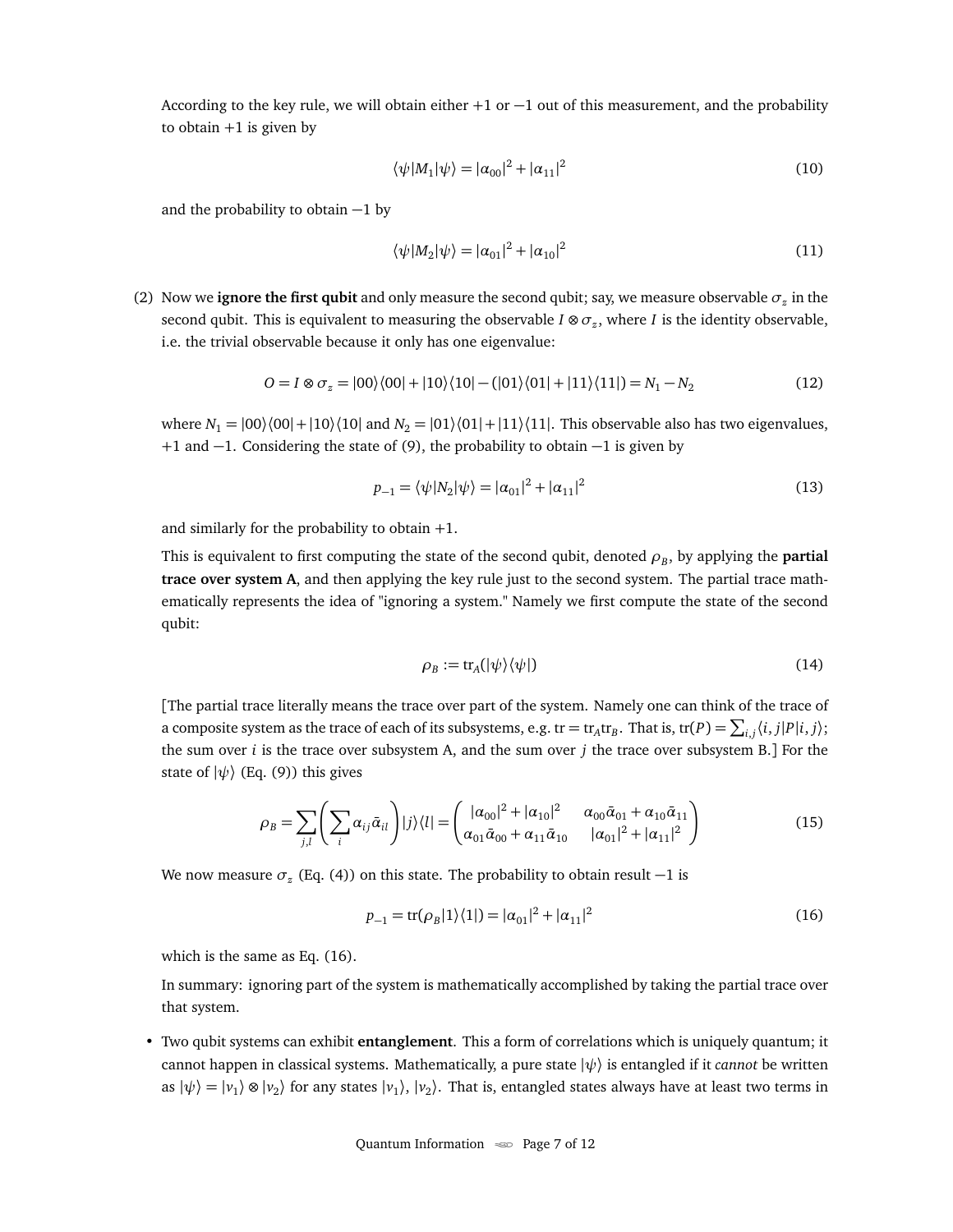the sum,  $|\psi\rangle = \sum_j |\nu_{1,j}\rangle \otimes |\nu_{2,j}\rangle$ .

A famous example of an entangled state is given by the **Bell state** (or: EPR pair)

$$
|\Phi^+\rangle := \frac{1}{\sqrt{2}}(|00\rangle + |11\rangle)
$$
\n(17)

Note that it is a two-qubit state. If we measure  $\sigma_z$  in the first qubit, we obtain

- +1 with probability 1/2, leaving the post-measurement state in  $|\phi\rangle = |00\rangle$ , and
- $-1$  with probability 1/2, leaving the post-measurement state in  $|\phi\rangle = |11\rangle$ .

As a result, a measurement of *σ<sup>z</sup>* of the second qubit always gives *the same result* as the measurement of the first qubit. That is, the measurement outcomes of the first and second qubit are **correlated**. (Namely only the results  $+1$ ,  $+1$  or  $-1$ ,  $-1$  can happen.  $+1$ ,  $-1$  or  $-1$ ,  $+1$  cannot happen). As soon as the first party (called Alice) measures her qubit in the  $\sigma$ <sub>*z*</sub> basis and obtains an outcome, she immediately knows what result the second party (called Bob) would obtain if he measured in  $\sigma_z$ . This can be used for teleportation; see below.

These correlations have been the subject of intense interest ever since a famous paper by Einstein, Podolsky and Rosen in 1935 (EPR), in which they first pointed out the strange properties of states like the Bell state. EPR's insights were taken up and greatly improved by John Bell, who in the 1960s proved an amazing result: the measurement correlations in the Bell state are stronger than could ever exist between classical systems. This is the famous **Bell's theorem**, which has been experimentally corroborated multiple times. These results were the first sign that quantum mechanics allows information processing beyond what is possible in the classical world.

• An important set of states for two qubits is the **Bell basis**:

$$
|\Phi^+\rangle = \frac{1}{\sqrt{2}} (|00\rangle + |11\rangle) \tag{18}
$$

$$
|\Phi^-\rangle = \frac{1}{\sqrt{2}} (|00\rangle - |11\rangle) \tag{19}
$$

$$
|\Psi^+\rangle = \frac{1}{\sqrt{2}} (|01\rangle + |10\rangle) \tag{20}
$$

$$
|\Psi^{-}\rangle = \frac{1}{\sqrt{2}} (|01\rangle - |10\rangle)
$$
 (21)

This is an orthonormal basis of  $\mathbb{C}^2 \otimes \mathbb{C}^2$ . But it is not a product basis; on the contrary, its elements are maximally entangled.

• The Hilbert space of *n* qubits is given by the *n*-fold tensor product of the Hilbert space of one qubit:

$$
\mathcal{H}_{\text{total}} = \mathcal{H}^{(1)} \otimes \mathcal{H}^{(2)} \otimes \cdots \otimes \mathcal{H}^{(n)} \tag{22}
$$

If each local Hilbert space has dimension *d*, the total Hilbert space has dimension *d n* , that is, it grows exponentially with the number of subsystems. If  $d = 2$ , for  $n = 240$  qubits, the Hilbert space dimension is  $2^{240} \approx 10^{80}$ , which is the estimated number of atoms in the observable Universe. The description with Hilbert spaces is thus *not scalable*, and can be effectively only used for a few qubits. Beyond that, one needs other, scalable tools to describe quantum many-body systems. This is the starting point of the research program of tensor networks (on which I've been working on in recent years).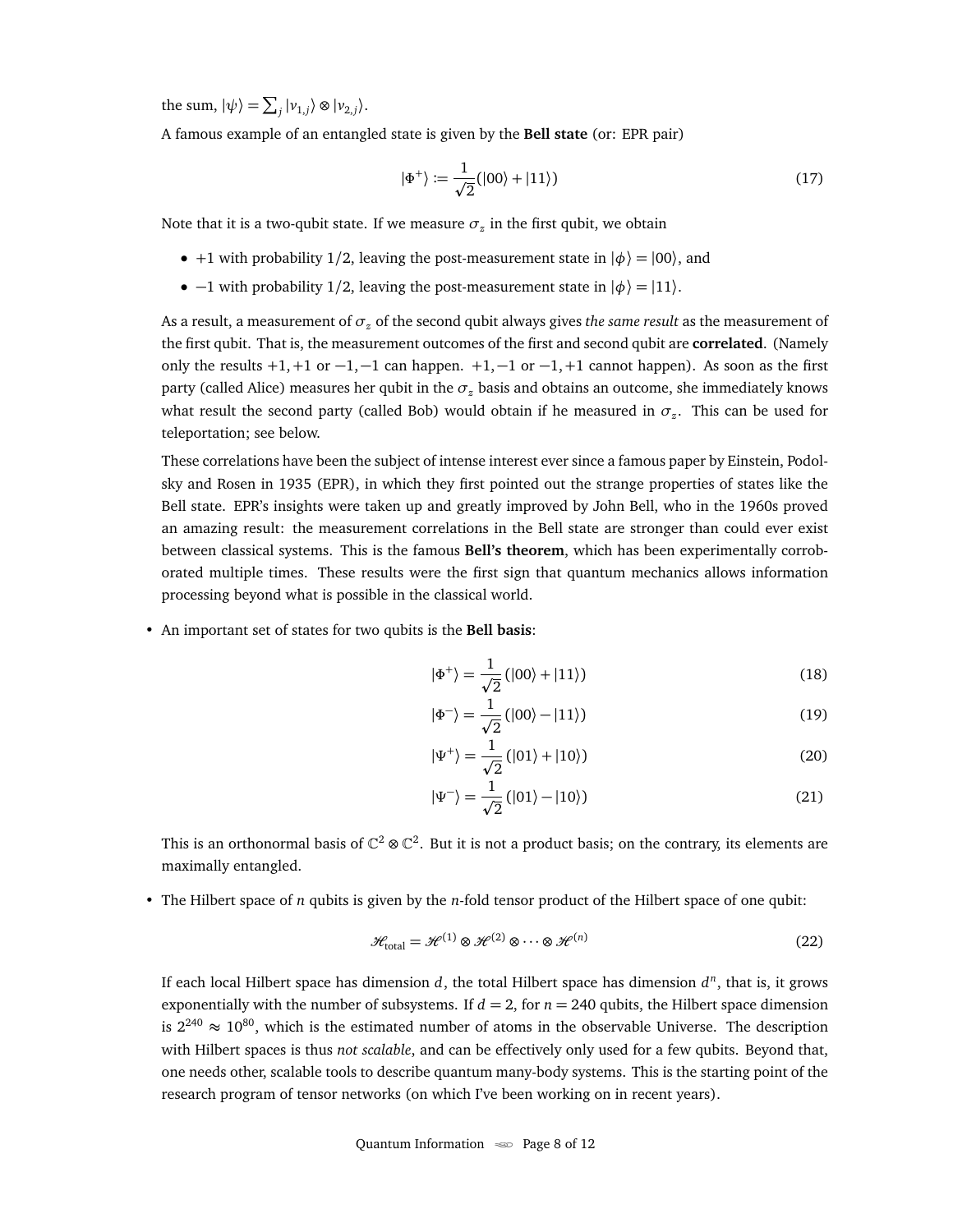<span id="page-8-1"></span>

Figure 2: The teleportation protocol.

#### <span id="page-8-0"></span>**3 Teleportation**

Let us see one of the surprising things that one can do with entangled states.

Imagine that we have two parties, called Alice and Bob. Alice has a qubit, which we call system A', in some given state  $|\chi\rangle_{A'} = \alpha|0\rangle + \beta|1\rangle$ . This state may be unknown to Alice. However, Alice wishes to send *the state* of her qubit *A'* to Bob. To this end, Alice and Bob will use the following resources: first, the Bell state  $|\Phi^+\rangle$ between Alice and Bob, and second, classical communication from Alice to Bob. By applying the teleportation protocol (to be described next), at the end the state of Alice's qubit  $|\chi\rangle_A$  will "appear" in Bob's qubit (Fig. [2\)](#page-8-1). Let us explain this.

First, Alice and Bob share the entangled state

$$
|\Phi^+\rangle_{AB} = \frac{1}{\sqrt{2}} (|0\rangle_A \otimes |0\rangle_B + |1\rangle_A \otimes |1\rangle_B).
$$

So that the overall initial state is

$$
|\psi\rangle_{A'AB} = |\chi\rangle_{A'} \otimes |\Phi^+\rangle_{AB}
$$
\n(23)

$$
= \frac{1}{\sqrt{2}} [\alpha|000\rangle + \alpha|011\rangle + \beta|100\rangle + \beta|111\rangle]
$$
 (24)

where I have ommitted the subscripts in the second line to keep the notation simple. For simplicity sometimes I may also denote  $|\psi\rangle_{A\setminus AB}$  by  $|\psi\rangle$ .

Now Alice performs a measurement to her two qubits, *A'* and *A*, in the Bell basis. To compute the outcome probabilities on her systems  $A'A$ , we first need to take the partial trace over system *B*:

<span id="page-8-2"></span>
$$
\rho_{A'A} = \text{tr}_{B}(|\psi\rangle_{A'AB} \langle \psi|)
$$
\n
$$
= \frac{1}{2} [|\alpha|^{2} (|00\rangle\langle 00| + |01\rangle\langle 01|) + |\beta|^{2} (|10\rangle\langle 10| + |11\rangle\langle 11|) +
$$
\n
$$
\alpha \bar{\beta} (|00\rangle\langle 10| + |01\rangle\langle 11|) + \bar{\alpha} \beta (|10\rangle\langle 00| + |11\rangle\langle 01|)]
$$
\n(26)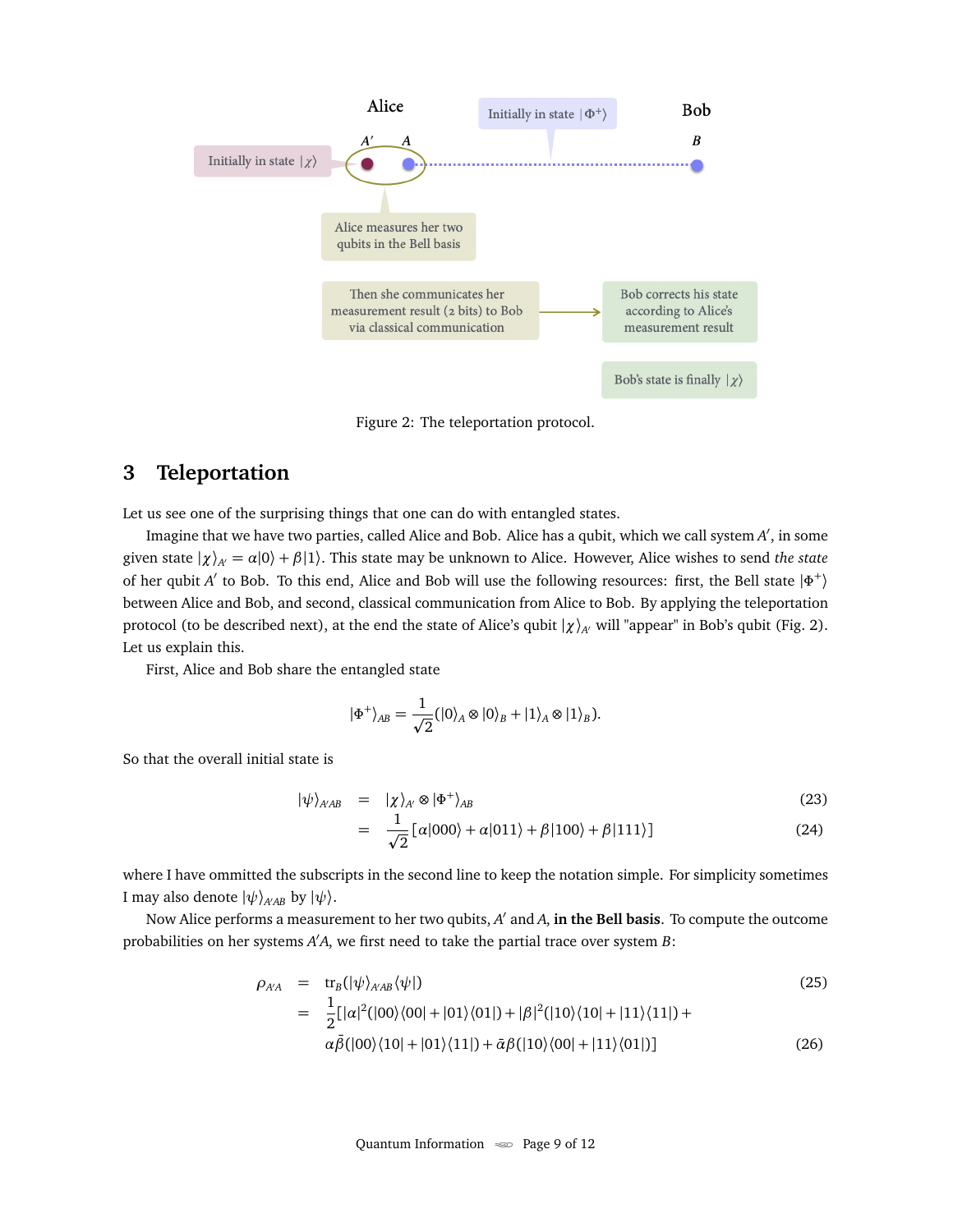Now she obtains the eigenvalue associated to eigenstates |Φ<sup>+</sup>), |Φ<sup>−</sup>),|Ψ<sup>+</sup>) and |Ψ<sup>−</sup>) with probabilities

$$
p_i := \text{tr}(\rho_{A'A}|\Phi^+\rangle_{A'A} \langle \Phi^+|) = \frac{1}{4} (|\alpha|^2 + |\beta|^2) = 1/4
$$
 (27)

$$
p_{ii} \quad := \quad \text{tr}(\rho_{A/A}|\Phi^{-}\rangle_{A/A}\langle\Phi^{-}|) = 1/4 \tag{28}
$$

$$
p_{iii} \quad := \quad \text{tr}(\rho_{A'A}|\Psi^+\rangle_{A'A}\langle\Psi^+|) = 1/4 \tag{29}
$$

$$
p_{iv} := \text{tr}(\rho_{A/A}|\Psi^{-}\rangle_{A/A}\langle\Psi^{-}|) = 1/4
$$
\n(30)

respectively. The interesting thing is what happens to Bob's state after the collapse of Alice's qubits:

(i) If she obtains the eigenvalue associated to eigenstate  $|\Phi^+\rangle$ , the resulting state in Bob's qubit is

$$
\frac{(\langle \Phi^+|_{A'A} \otimes I_B)}{p_i} |\psi\rangle_{A'AB} = \alpha |0\rangle_B + \beta |1\rangle_B = |\chi\rangle_B \tag{31}
$$

That is, Bob's state is precisely the original state of Alice's qubits A'! The state of Alice's qubit A' has been *teleported* to Bob's qubit state.

(ii) If she obtains the eigenvalue associated to eigenstate  $|\Phi^-\rangle$ , the resulting state in Bob's qubit is

$$
\frac{(\langle \Phi^-|_{A'A} \otimes I_B)}{p_{ii}} |\psi\rangle_{A'AB} = \alpha |0\rangle_B - \beta |1\rangle_B = \sigma_z |\chi\rangle_B \tag{32}
$$

(iii) If she obtains the eigenvalue associated to eigenstate |*Ψ* + 〉 the resulting state in Bob's qubit is

$$
\frac{\left(\left\langle \Psi^{+}\right|_{A'A}\otimes I_{B}\right)}{p_{iii}}|\psi\rangle_{A'AB} = \alpha|1\rangle_{B} + \beta|0\rangle_{B} = \sigma_{x}|\chi\rangle_{B}
$$
\n(33)

(iv) If she obtains the eigenvalue associated to eigenstate |*Ψ* − 〉, the resulting state in Bob's qubit is

$$
\frac{(\langle \Psi^{-} \vert_{A'A} \otimes I_B)}{p_{iv}} \vert \psi \rangle_{A'AB} = \alpha \vert 1 \rangle_B - \beta \vert 0 \rangle_B = i \sigma_y \vert \chi \rangle_B \tag{34}
$$

Here we have used the so-called *Pauli matrices*

<span id="page-9-0"></span>
$$
\sigma_x := |0\rangle\langle 1| + |1\rangle\langle 0| = \begin{pmatrix} 0 & 1 \\ 1 & 0 \end{pmatrix} \tag{35}
$$

$$
\sigma_y \quad := \quad -i|0\rangle\langle 1| + i|1\rangle\langle 0| = \begin{pmatrix} 0 & -i \\ i & 0 \end{pmatrix} \tag{36}
$$

$$
\sigma_z := |0\rangle\langle 0| - |1\rangle\langle 1| = \begin{pmatrix} 1 & 0 \\ 0 & -1 \end{pmatrix} \tag{37}
$$

Now, what happens if Alice obtains results (ii), (iii) or (iv)? In this case, Bob's state is not correct, i.e. it is not |*χ*〉 so the teleportation hasn't 'worked'. Alice needs to *send a classical message*—that is, call by phone, or send a whatsapp, or an email—to Bob and tell him what measurement result she obtained. This way, he will be able to correct his state so that it becomes |*χ*〉.

Alice's message only needs to contain the information of whether she obtained (i), (ii), (iii), (iv). I.e. she only needs to send a number from 1 to 4 (because they have previously agreed on the labeling of the measurement outcomes). This is equivalent to sending two classical bits: for example, 00 for (i), 01 for (ii), 10 for (iii), and 11 for (iv).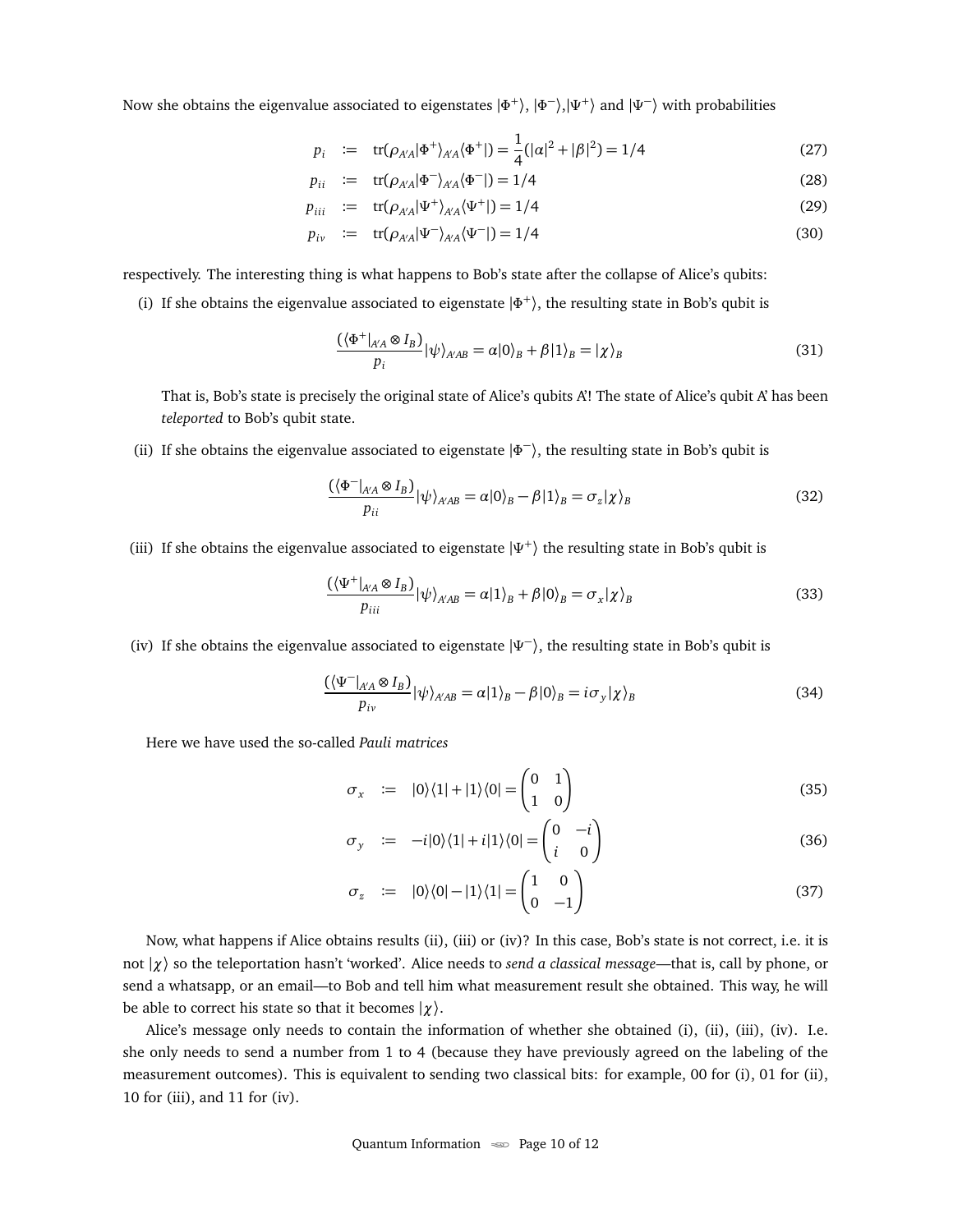When Bob gets this message, he corrects his state accordingly:

- (i) If he gets 00, he applies the identity to his state (i.e. does nothing).
- (ii) If he gets 01, he applies the  $\sigma$ <sub>z</sub> to his state.
- (iii) If he gets 10, he applies the  $\sigma_x$  to his state.
- (iii) If he gets 11, he applies the  $\sigma_y$  to his state.

In all of the cases, the resulting state on Bob's side is  $|\chi\rangle_B$  (or a global phase, such as  $-1$ , times  $|\chi\rangle_B$ ; a global phase is irrelevant). This way Bob ends up having |*χ*〉! Alice's state has been teleported to Bob's.

Some remarks:

- Alice and Bob do not need to meet during the protocol. They can be as far they want (e.g. one on Jupiter and the other in Innsbruck), as long as they share the entangled state, and Alice can call Bob to tell him the measurement result. In fact, they only need to have interacted in the past in order to create the entangled state.
- Alice and Bob do not know the state |*χ*〉 at any stage of the protocol. Nonetheless, if they perform the protocol correctly, they can be sure that this unknown state has been teleported to Bob's qubit.
- Before Alice sends Bob the two classical bits of information, which tell him which correction operator he has to apply, Bob has no idea which state he has. Formally, Bob's state is *totally mixed*, which precisely formalises the idea of his total lack of knowledge of the state. To see this, one has to use the formalism of density matrices, which are a generalisation of so-called pure states, which is what we have used so far. Mathematically, density matrices are positive semidefinite matrices of trace 1. Physically, they allow to describe the lack of knowledge of the state of the system. Specifically, if one knows with probability *p* that the system is in state  $|\psi\rangle$  and with probability  $1-p$  that it is in state  $|\psi'\rangle$ , then the corresponding density matrix is

$$
\rho = p|\psi\rangle\langle\psi| + (1-p)|\psi'\rangle\langle\psi'|.
$$

For example,  $\rho_{\rm\scriptscriptstyle A/A}$  (Eq. [\(25\)](#page-8-2)) is a density matrix. More generally, any partial trace of a pure state results in a density matrix.

Now, before the two classical bits from Alice, Bob has no idea of which measurement outcome Alice got. So his density matrix is described by:

$$
\rho = \frac{1}{4} [|\chi\rangle\langle\chi| + \sigma_z |\chi\rangle\langle\chi| \sigma_z + \sigma_x |\chi\rangle\langle\chi| \sigma_x + \sigma_y |\chi\rangle\langle\chi| \sigma_y]
$$
\n
$$
= \frac{1}{4} \left\{ \begin{pmatrix} |\alpha|^2 & \alpha\bar{\beta} \\ \bar{\alpha}\beta & |\beta|^2 \end{pmatrix} + \begin{pmatrix} |\alpha|^2 & -\alpha\bar{\beta} \\ -\bar{\alpha}\beta & |\beta|^2 \end{pmatrix} + \begin{pmatrix} |\beta|^2 & \bar{\alpha}\beta \\ \alpha\bar{\beta} & |\alpha|^2 \end{pmatrix} + \begin{pmatrix} |\beta|^2 & -\bar{\alpha}\beta \\ -\alpha\bar{\beta} & |\alpha|^2 \end{pmatrix} \right\} =
$$
\n
$$
= \frac{1}{2} \begin{pmatrix} 1 & 0 \\ 0 & 1 \end{pmatrix}
$$
\n(39)

where the matrix entries are written in the computational basis  $|0\rangle,|1\rangle$ . Specifically,

<span id="page-10-0"></span>
$$
\rho = \begin{pmatrix} \rho_{00} & \rho_{01} \\ \rho_{10} & \rho_{11} \end{pmatrix} \quad \text{where } \rho_{i,j} = \langle i|\rho|j\rangle.
$$
 (40)

Quantum Information  $\infty$  Page 11 of [12](#page-10-0)